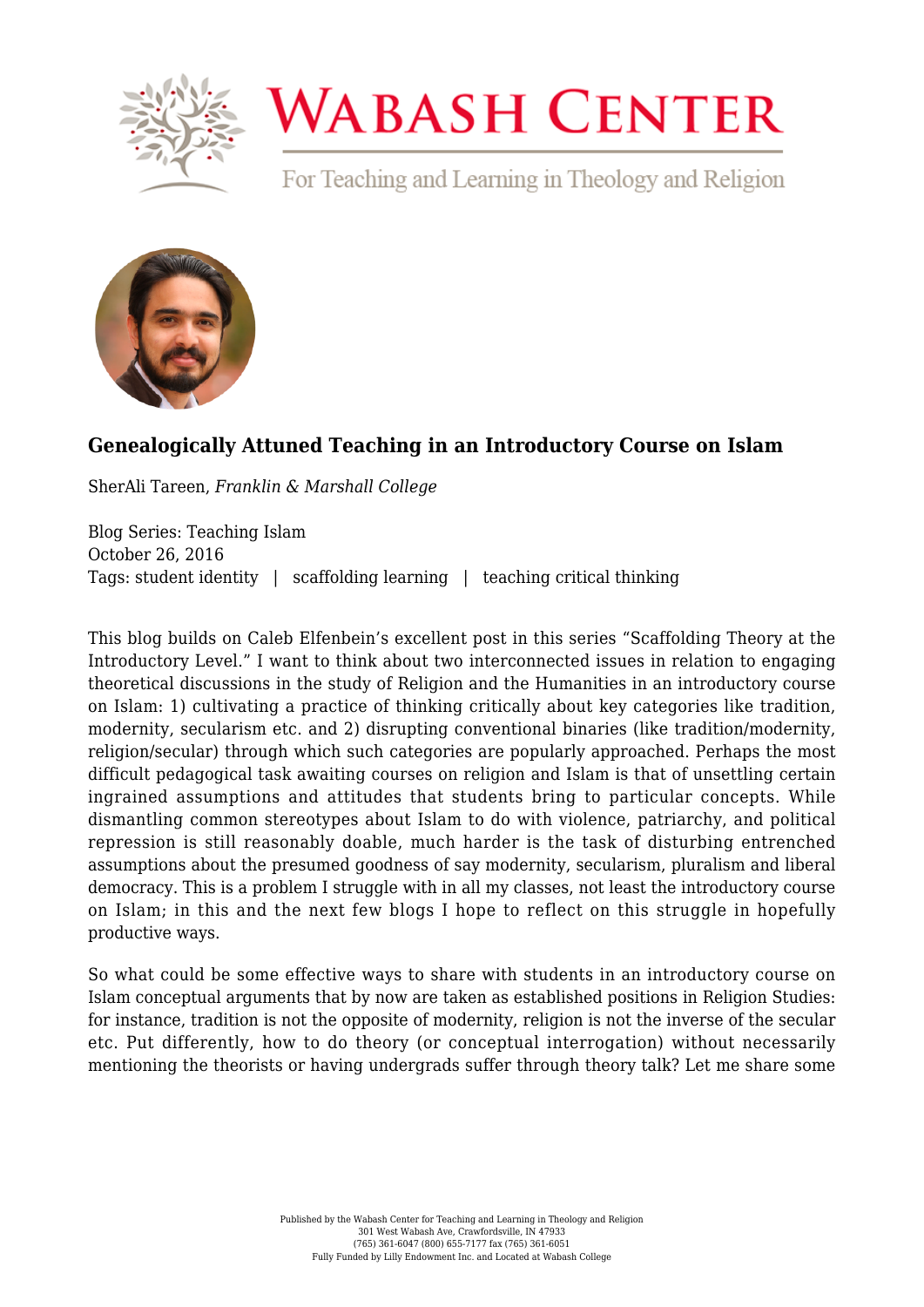experiences/strategies on this front from my Islam course with corresponding commentary on potential benefits and persistent obstacles. In this post, I want to focus on the first day of the semester in which an assigned reading is discussed. The task I set for this day is the interrogation of the concept of religion.

 I begin all my courses with chapter two of Carl Ernst's Following Muhammad: Rethinking Islam in the Contemporary World "Approaching Islam in Terms of Religion." This chapter charts in an eminently lucid manner major conceptual and political transformations in the category of religion over time. By comparing the understanding of religion espoused by premodern thinkers like Cicero (d. 43 BC) and St. Augustine (d. 430) with that of the 17th-century Dutch jurist Hugo Grotius (d. 1645), Ernst highlights profound ruptures in the early modern and modern career of religion. An earlier notion of religion, as for instance articulated by Augustine in his text *Of True Religion* centered as the cultivation of virtue through repetitive practice. In contrast, the modern concept of religion was marked by intensified competition over the question of authenticity (as found in Grotius's text *On the Truth of the Christian Religion*). Moreover, Ernst shows that this modern competitive notion of religion was shaped in large measure by the power and politics of colonialism coupled with the activities of European missionaries who in fact used Grotius's text as a debating manual.

What I find remarkable about this text is the way it presents in simple language the key features of the world religions argument that has occupied so much of the often-dense theoretical landscape of Religious Studies. I ask students (in small group discussions) to identify and list by thinker key differences between pre-modern and modern conceptions of religion, best encapsulated in the shift from "religion" as embodied practice to "religions" as exclusive clubs reducible to distinct scriptures and competing truth claims. We also spend considerable time discussing the intimacy of a modern competitive understanding of religion and the emergence of the modern state. Particularly effective in this regard is to complement this chapter with a sample of the British census survey in late  $19<sup>th</sup>$  century India. It is through this visually charged primary source that students really get the tectonic implications of being compelled to box one's religious identity into one among several competing options. Also invaluable is the narrative in this chapter involving a student at the American University of Beirut who when asked to identify his religious identity in university registration forms, responds in puzzlement "But I am an atheist?" To which the registrar responds, "but are you a Christian atheist, a Jewish atheist, or a Muslim atheist." (p. 58). This story (that we read aloud in class) brings home for students the point about a modern countable and competitive notion of religion with particularly clarity.

But while students generally get the idea that meanings attached to categories like religion shift over time, they struggle to dismantle a celebratory attitude towards modernity and modern pluralism. In the Religion to Religions argument, while recognizing the problem of religions as competitive clubs, students tend to persist with the idea that having multiple religions is an achievement of pluralism in modernity. That the discourse of pluralism is itself stained with the violence of colonialism and modern state power is a point they are not quite ready to entertain. Particularly instructive in this regard is the critical attitude students often